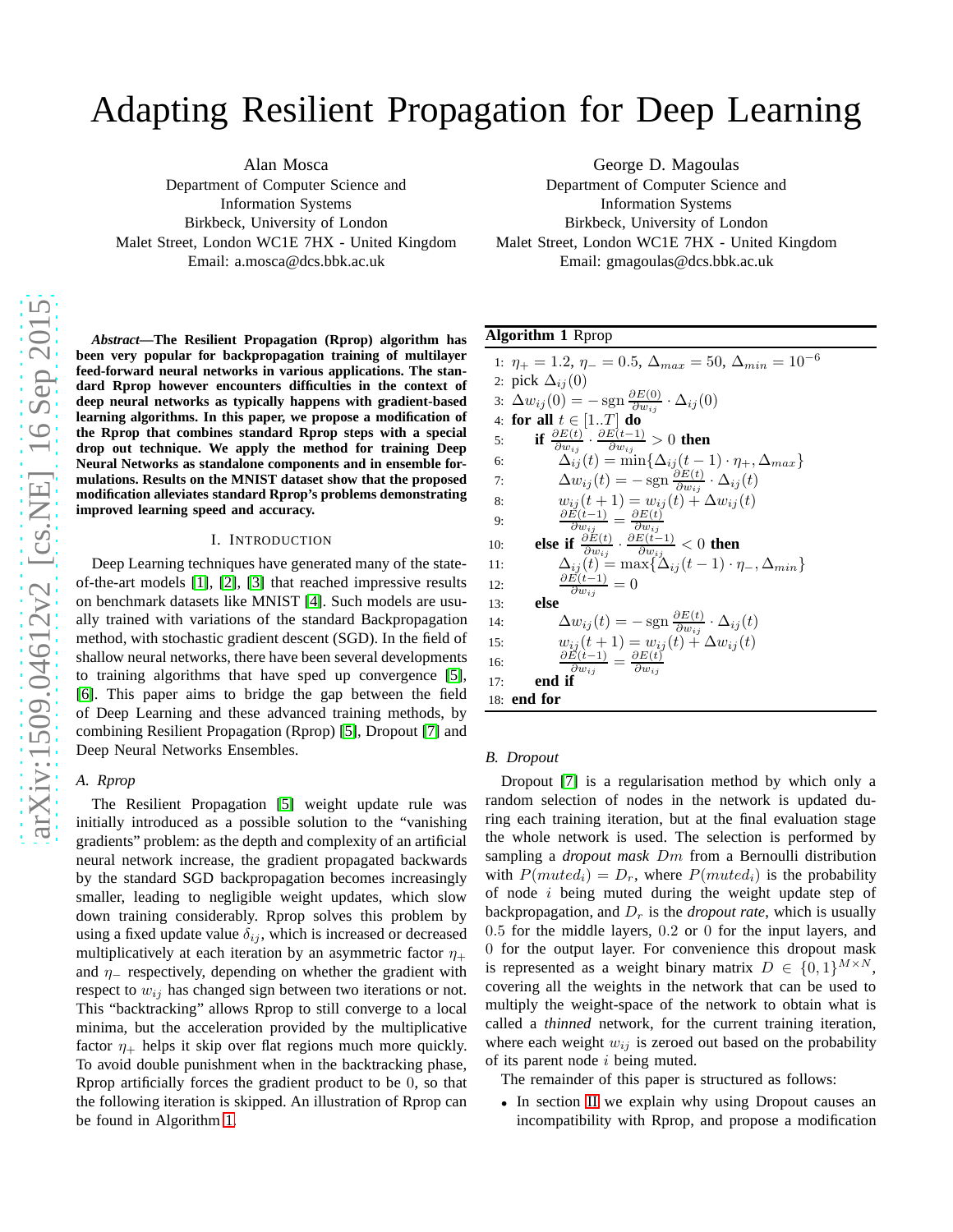to solve the issue.

- In section [III](#page-1-1) we show experimental results using the MNIST dataset, first to highlight how Rprop is able to converge much more quickly during the initial epochs, and then use this to speed up the training of a Stacked Ensemble.
- <span id="page-1-0"></span>• Finally in section [IV,](#page-3-7) we look at how this work can be extended with further evaluation and development.

## II. RPROP AND DROPOUT

In this section we explain the *zero gradient problem*, and propose a solution by adapting the Rprop algorithm to be aware of Dropout.

## *A. The zero-gradient problem*

In order to avoid double punishment when there is a change of sign in the gradient, Rprop artificially sets the gradient product associated with weight  $ij$  for the next iteration to  $\frac{\partial E_t}{\partial w_{ij}}\cdot\frac{\partial E_{t+1}}{\partial w_{ij}}$  $\frac{\partial E_{t+1}}{\partial w_{ij}}$  = 0. This condition is checked during the following iteration, and if true no updates to the weights  $w_{ij}$ or the learning rate  $\Delta_{ij}$  are performed.

Using the zero-valued gradient product as an indication to skip an iteration is acceptable in normal gradient descent because the only other occurrence of this would be when learning has terminated. When Dropout is introduced, an additional number of events can produce these zero values:

- When neuron  $i$  is skipped, the dropout mask for all weights  $w_{ij}$  going to the layer above has a value of 0
- When neuron  $j$  in the layer above is skipped, the gradient propagated back to all the weights  $w_{ij}$  is also 0

These additional zero-gradient events force additional skipped training iterations and missed learning rate adaptations that slow down the training unnecessarily.

### *B. Adaptations to Rprop*

By making Rprop aware of the dropout mask  $Dm$ , we are able to distinguish whether a zero-gradient event occurs as a signal to skip the next weight update or whether it occurs for a different reason, and therefore w and  $\Delta$  updates should be allowed. The new version of the Rprop update rule for each weight  $ij$  is shown in Algorithm [2.](#page-1-2) We use  $t$  to indicate the current training example,  $t - 1$  for the previous training example,  $t + 1$  for the next training example, and where a value with (0) appears, it is intended to be the initial value. All other notation is the same as used in the original Rprop:

- $E(t)$  is the error function (in this case negative log likelihood)
- $\Delta_{ij}(t)$  is the current update value for weight at index ij

•  $\Delta w_{ij}(t)$  is the current weight update value for index ij In particular, the conditions at line [5](#page-1-2) and line [18](#page-1-2) are providing the necessary protection from the additional zerogradients, and implementing correctly the recipe prescribed by Dropout, by completely skipping every weight for which  $Dm_{ij} = 0$  (which means that neuron j was dropped out and therefore the gradient will necessarily be 0. We expect that this methodolgy can be extended to other variants of Rprop, such as, but not limited to, iRprop+ [\[8\]](#page-3-8) and JRprop [\[6\]](#page-3-5).

## <span id="page-1-2"></span>**Algorithm 2** Rprop adapted for Dropout

```
1: \eta_+ = 1.2, \eta_- = 0.5, \Delta_{max} = 50, \Delta_{min} = 10^{-6}2: pick \Delta_{ij}(0)3: \Delta w_{ij}(0) = -\operatorname{sgn} \frac{\partial E(0)}{\partial w_{ij}}\frac{\partial E(0)}{\partial w_{ij}} \cdot \Delta_{ij}(0)4: for all t \in [1..T] do
 5: if Dm_{ij} = 0 then
 6: \Delta_{ij}(t) = \Delta_{ij}(t-1)7: \Delta w_{ij}(t) = 08: else
  9: if \frac{\partial E(t)}{\partial w_{ij}} \cdot \frac{\partial E(t-1)}{\partial w_{ij}}\frac{\partial E(t-1)}{\partial w_{ij}} > 0 then
10: \Delta_{ij}(t) = \min\{\Delta_{ij}(t-1)\cdot \eta_+, \Delta_{max}\}\11: \Delta w_{ij}(t) = -\operatorname{sgn} \frac{\partial E(t)}{\partial w_{ij}}\frac{\partial E(t)}{\partial w_{ij}} \cdot \Delta_{ij}(t)12: w_{ij}(t+1) = w_{ij}(t) + \Delta w_{ij}(t)13: \frac{\partial \vec{E}(\vec{t}-1)}{\partial w_{ij}} = \frac{\partial E(\vec{t})}{\partial w_{ij}}14: else if \frac{\partial w_{ij}}{\partial w_{ij}} \cdot \frac{\partial E(t)}{\partial w_{ij}} \cdot \frac{\partial E(t-1)}{\partial w_{ij}}\frac{w(t-1)}{\partial w_{ij}} < 0 then
15: \Delta_{ij}(t) = \max\{\Delta_{ij}(t-1)\cdot\eta_-, \Delta_{min}\}\16: \frac{\partial \vec{E}(t-1)}{\partial w_{ij}} = 0\overline{\partial w}_{ij}17: else
18: if \frac{\partial E(t-1)}{\partial w_{ij}} = 0 then
19: \Delta w_{ij}(t) = -\operatorname{sgn} \frac{\partial E(t)}{\partial w_{ij}}\frac{\partial E(t)}{\partial w_{ij}} \cdot \Delta_{ij}(t)20: w_{ij}(t+1) = w_{ij}(t) + \Delta w_{ij}(t)21: else
22: \Delta_{ij}(t) = \Delta_{ij}(t-1)23: \Delta w_{ij}(t) = 024: end if
25: end if
26: end if
27: end for
```
## III. EVALUATING ON MNIST

<span id="page-1-1"></span>In this section we describe an initial evaluation of performance on the MNIST dataset. For all experiments we use a Deep Neural Network (DNN) with five middle layers, of 2500, 2000, 1500, 1000, 500 neurons respectively, and a dropout rate  $Dr_{mid} = 0.5$  for the middle layers and no Dropout on the inputs. The dropout rate has been shown to be an optimal choice for the MNIST dataset in [\[9\]](#page-3-9). A similar architecture has been used to produce state-of-the-art results [\[3\]](#page-3-2), however the authors used the entire training set for validation, and graphical transformations of said set for training. These added transformations have led to a "virtually infinite" training set size, whereby at every epoch, a new training set is generated, and a much larger validation set of the original 60000 images. The test set remains the original 10000 image test set. An explanation of these transformations is provided in [\[10\]](#page-3-10), which also confirms that:

"The most important practice is getting a training set as large as possible: we expand the training set by adding a new form of distorted data"

We therefore attribute these big improvements to the transformations applied, and have not found it a primary goal to replicate these additional transformations to obtain the state-of-theart results and instead focused on utilising the untransformed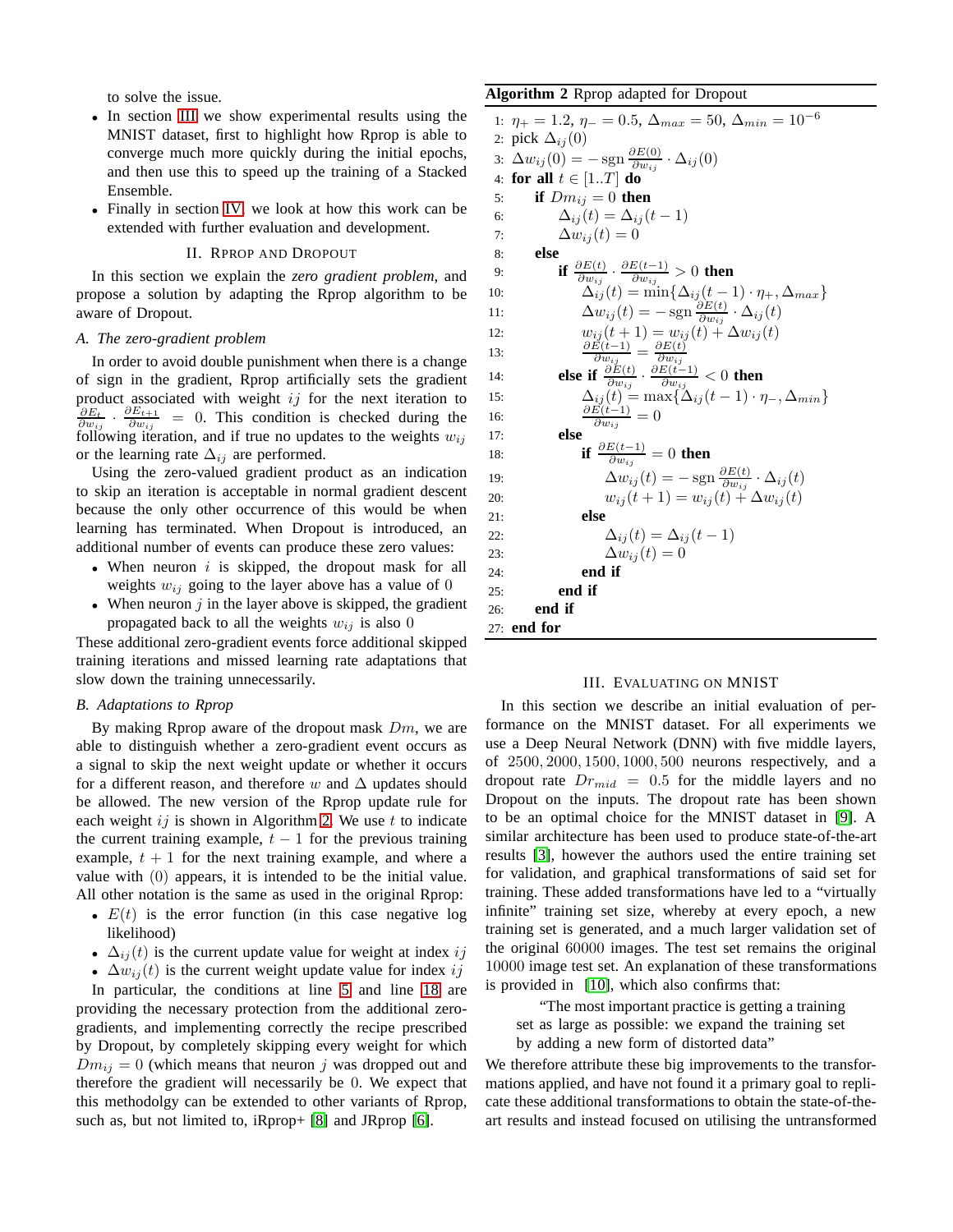dataset, using 50000 images for training, 10000 for validation and 10000 for testing. Subsequently, we performed a search using the validation set as an indicator to find the optimal hyperparameters of the modified version of Rprop. We found that the best results were reached with  $\eta_+ = 0.01$ ,  $\eta_- = 0.1$ ,  $\Delta_{max} = 5$  and  $\Delta_{min} = 10^{-3}$ . We trained all models to the maximum of 2000 allowed epochs, and measured the error on the validation set at every epoch, so that it could be used to select the model to be applied to the test set. We also measured the time it took to reach the best validation error, and report its approximate magnitude, to use as a comparison of orders of magnitude. The results presented are an average of 5 repeated runs, limited to a maximum of 2000 training epochs.

## *A. Compared to SGD*

From the results in Table [I](#page-2-0) we see that the modified version of Rprop is able to start-up much quicker and reaches an error value that is close to the minimum much more quickly. SGD reaches a higher error value, and after a much longer time. Although the overall error improvement is significant, the speed gain from using Rprop is more appealing because it allows to save a large number of iterations that could be used for improving the model in different ways. Rprop obtains its best validation error after only 35 epochs, whilst SGD reached the minimum after 473. An illustration of the first 200 epochs can be seen in Figure [1.](#page-2-1)

<span id="page-2-1"></span>

Fig. 1: Validation Error - SGD vs Mod. Rprop

<span id="page-2-0"></span>

| Method    | Min Val Err | Epochs | Time             | Test Err | $1^{st}$ Epoch |
|-----------|-------------|--------|------------------|----------|----------------|
| SGD       | 2.85%       | 1763   | 320 min          | 3.50%    | 88.65%         |
| Rprop     | 3.03%       | 105    | $25 \text{ min}$ | 3.53%    | 12.81%         |
| Mod Rprop | 2.57%       | 35     | $10 \text{ min}$ | 3.49%    | 13.54%         |

TABLE I: Simulation results

## *B. Compared to unmodified Rprop*

We can see from Figure [2](#page-2-2) that the modified version of Rprop has a faster start-up than the unmodified version, and

stays below it consistently until it reaches its minimum. Also, the unmodified version does not reach the same final error as the modified version, and starts overtraining much sooner, and does not reach a better error than SGD. Table [I](#page-2-0) shows with more detail how the performance of the two methods compares over the first 200 epochs.

<span id="page-2-2"></span>

Fig. 2: Validation Error - Unmod. vs Mod. Rprop

## *C. Using Modified Rprop to speed up training of Deep Learning Ensembles*

The increase in speed of convergence can make it practical to produce Ensembles of Deep Neural Networks, as the time to train each member DNN is considerably reduced without undertraining the network. We have been able to train these Ensembles in less than 12 hours in total on a single-GPU, single-CPU desktop system  $<sup>1</sup>$  $<sup>1</sup>$  $<sup>1</sup>$ . We have trained different</sup> Ensemble types, and we report the final results in Table [II.](#page-3-11) The methods used are Bagging [\[11\]](#page-3-12) and Stacking [\[12\]](#page-3-13), with 3 and 10 member DNNs. Each member was trained for a maximum of 50 epochs.

- Bagging is an ensemble method by which several different training sets are created by random resampling of the original training set, and each of these are used to train a new classifier. The entire set of trained classifiers is usually then aggregated by taking an average or a majority vote to reach a single classification decision.
- Stacking is an ensemble method by which the different classifiers are aggregated using an additional learning algorithm that uses the inputs of these *first-space* classifiers to learn information about how to reach a better classification result. This additional learning algorithm is called a *second-space* classifier.

In the case of Stacking the final second-space classifier was another DNN with two middle layers, respectively of size  $(200N, 100N)$ , where N is the number of DNNs in the Ensemble, trained for a maximum of 200 epochs with the

<span id="page-2-3"></span><sup>1</sup>We used a Nvidia GTX-770 graphics card on a core i5 processor, programmed with Theano in python